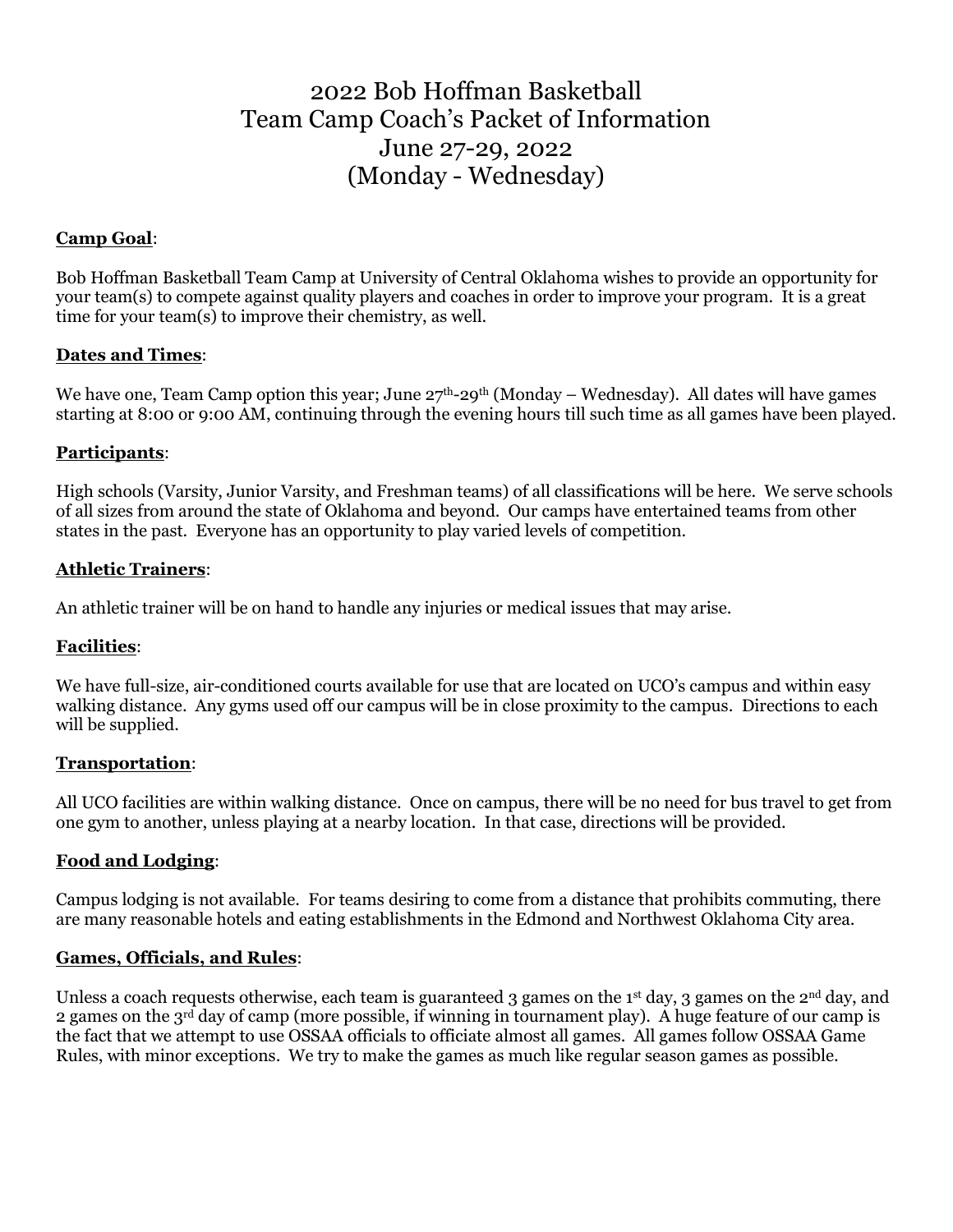#### **Scheduling**:

Scheduling for camp will not start until the week prior to each camp's start date. This is necessary because there are always last minute, participation changes. If you have any special scheduling requests, contact our Camp Director, Daniel Wheeler at 620-218-4879.

#### **Pricing**:

There are different options for your 2020 participation. All teams pay a \$100 non-refundable deposit (NFD) to secure a place in Team Camp. The deposit is deducted from the total cost of Team Camp. The remainder of the entrance fee is due at check-in. Options are listed below. A "team" consists of not more than 10 (ten) players.

| Option 1:                       | Cost                                                                                      | Details                                                                                                                                                       |
|---------------------------------|-------------------------------------------------------------------------------------------|---------------------------------------------------------------------------------------------------------------------------------------------------------------|
| $3$ -day                        | $*$ \$450<br>*\$400 for each additional team<br>*Additional \$10 per extra player         | 8-game guarantee and t-shirts<br>for up to 10 participants                                                                                                    |
| Option 2:<br><b>Single Days</b> | $*$ 1 Day: \$175 per team<br>*2 Days: \$350 per team<br>*Additional \$10 per extra player | 3-game guarantee first 2 days, regular<br>tournament on 3 <sup>rd</sup> and t-shirts for teams<br>participating 2 days for up to 10<br>participants per team. |

#### **Other Notes**:

- $\checkmark$  We attempt to make the Team Camp games as much like regular season games as possible (8-minute) quarters) so you can work on end-of-quarter and end-of-game situations, as well as other important aspects of the game.
- $\checkmark$  Camp competitions are available for players (free-throw, 3-point, and dunk contests).
- $\checkmark$  Please have an appropriate numbered jerseys for your players to wear for games. Consider that you could have more than one team playing at one particular time.
- $\checkmark$  The submission of your deposit secures a spot for your team(s) in Team Camp. Balance owed can be paid by mail or upon arrival.
- Coaches must turn in a completed (and signed by you) 2020 UCO Facilities Usage/Bob Hoffman Basketball Camp Release and Waiver of Liability at check-in for each and every participant. Download and print from BobHoffmanHoops.com. These should be completed before leaving home, because they must be signed by a parent or legal guardian.
- $\checkmark$  For preparation purposes, we need to know ASAP if you plan to attend Team Camp. Send your deposit in to the address below to hold your spot.
- $\checkmark$  We ask that players NOT bring any valuables with them to camp. Bob Hoffman nor The University of Central Oklahoma will be responsible for lost or stolen items!
- $\checkmark$  Please note that teams with more than 10 players will pay an additional \$10 per participant to participate in Team Camp.
- At times teams have fundraising events to fund Team Camp entrance fees. For others, parents are responsible for help fund costs. Bob Hoffman Basketball prefers not to accept individuals' checks as Team Camp payment. Please consider having parents or contributors write checks to your school/booster club, and have your school/booster club then cut the deposit and entrance fee checks to "Bob Hoffman Basketball."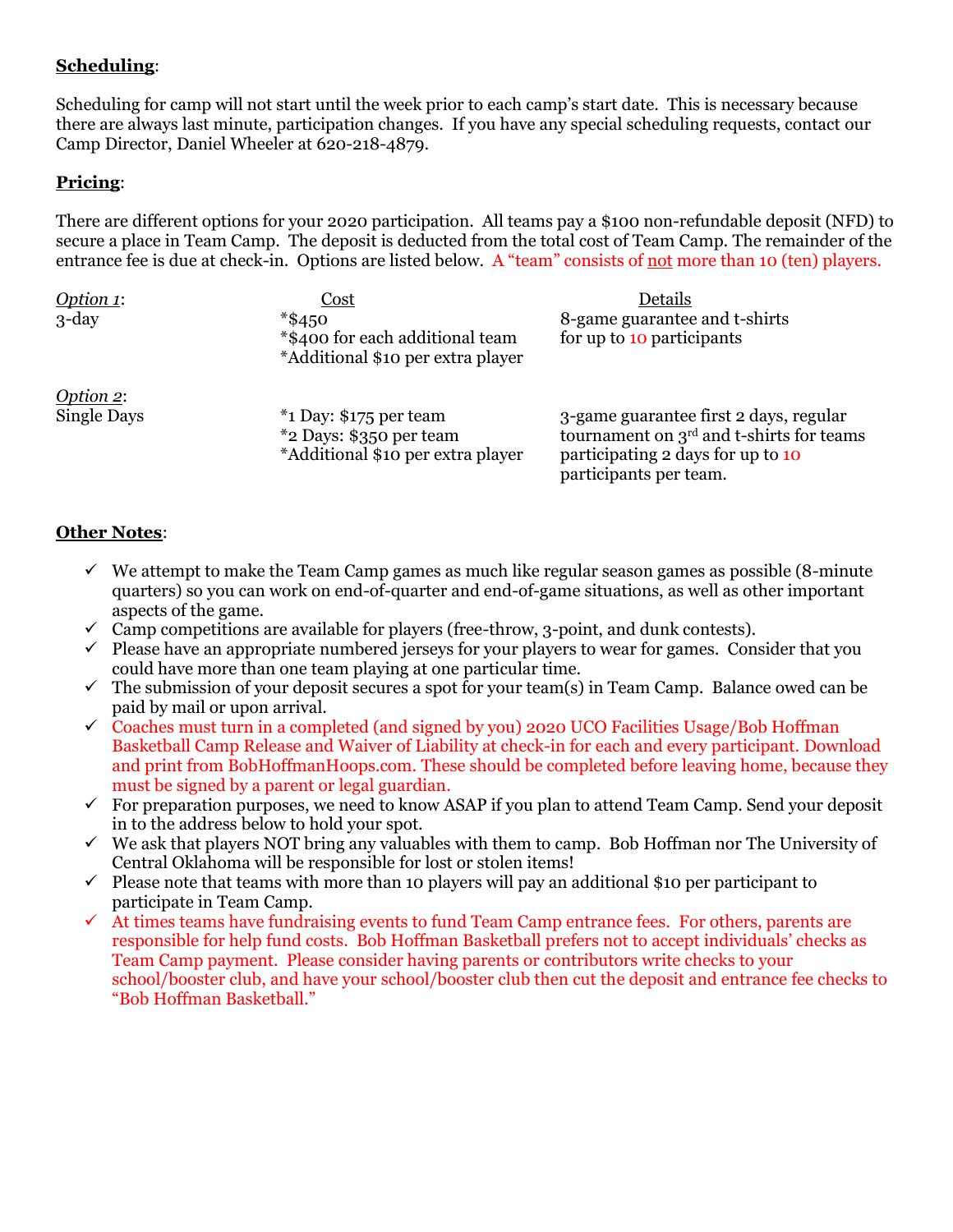#### **2022 Bob Hoffman Basketball Team Camp Registration Form (Send in with deposit to reserve your school's spot)**

School Information: *Please write legibly*.

| School: School: School colors: School colors:                                                                                                                                                                                                                                                              |                                                                                                                                                                       |       |  |  |
|------------------------------------------------------------------------------------------------------------------------------------------------------------------------------------------------------------------------------------------------------------------------------------------------------------|-----------------------------------------------------------------------------------------------------------------------------------------------------------------------|-------|--|--|
|                                                                                                                                                                                                                                                                                                            |                                                                                                                                                                       |       |  |  |
|                                                                                                                                                                                                                                                                                                            |                                                                                                                                                                       |       |  |  |
|                                                                                                                                                                                                                                                                                                            |                                                                                                                                                                       |       |  |  |
|                                                                                                                                                                                                                                                                                                            |                                                                                                                                                                       |       |  |  |
|                                                                                                                                                                                                                                                                                                            |                                                                                                                                                                       |       |  |  |
| Teams you will have attending (check all that apply):                                                                                                                                                                                                                                                      |                                                                                                                                                                       |       |  |  |
| One Varsity __________ One JV _______                                                                                                                                                                                                                                                                      | One Freshman<br>Two Freshman                                                                                                                                          |       |  |  |
| Pricing Option (Check One):                                                                                                                                                                                                                                                                                |                                                                                                                                                                       |       |  |  |
| 3-Days<br>*\$100 NRF deposit to hold spot<br>Cost:<br>$*$ \$450 for 1 team<br>*\$850 for 2 teams<br>$*$ \$1250 for 3 teams<br>$*$ \$1650 for 4 teams<br>Deposits are applied to cost.                                                                                                                      | Option $2 \_$<br><b>Single Days</b><br>*\$100 NRF deposit to hold spot<br>Cost:<br>*1-Day: $$175$ per team<br>*2-Day: \$350 per team<br>Deposits are applied to cost. |       |  |  |
| a UCO Facilities Usage/BHB Team Camp Release and Waiver of Liability Form must be filled out and<br>signed by a parent/legal guardian for each of my participating students before leaving home. I will<br>sign and collect these and understand that they must be turned in during check-in at Team Camp. |                                                                                                                                                                       |       |  |  |
| Signature:                                                                                                                                                                                                                                                                                                 |                                                                                                                                                                       | Date: |  |  |
|                                                                                                                                                                                                                                                                                                            | Please make checks payable to: "Bob Hoffman Basketball"<br>Send this form, along with the deposit, to reserve your place in camp to:                                  |       |  |  |
| Bob Hoffman Basketball Camp<br>UCO - Attn: Men's Basketball<br>100 N. University Drive - Edmond, OK 73034                                                                                                                                                                                                  |                                                                                                                                                                       |       |  |  |

Contact Information: Head Coach: Bob Hoffman (478-954-9186) Camp Drector: Matt Mossman (405-831-2873 or MMossman@uco.edu)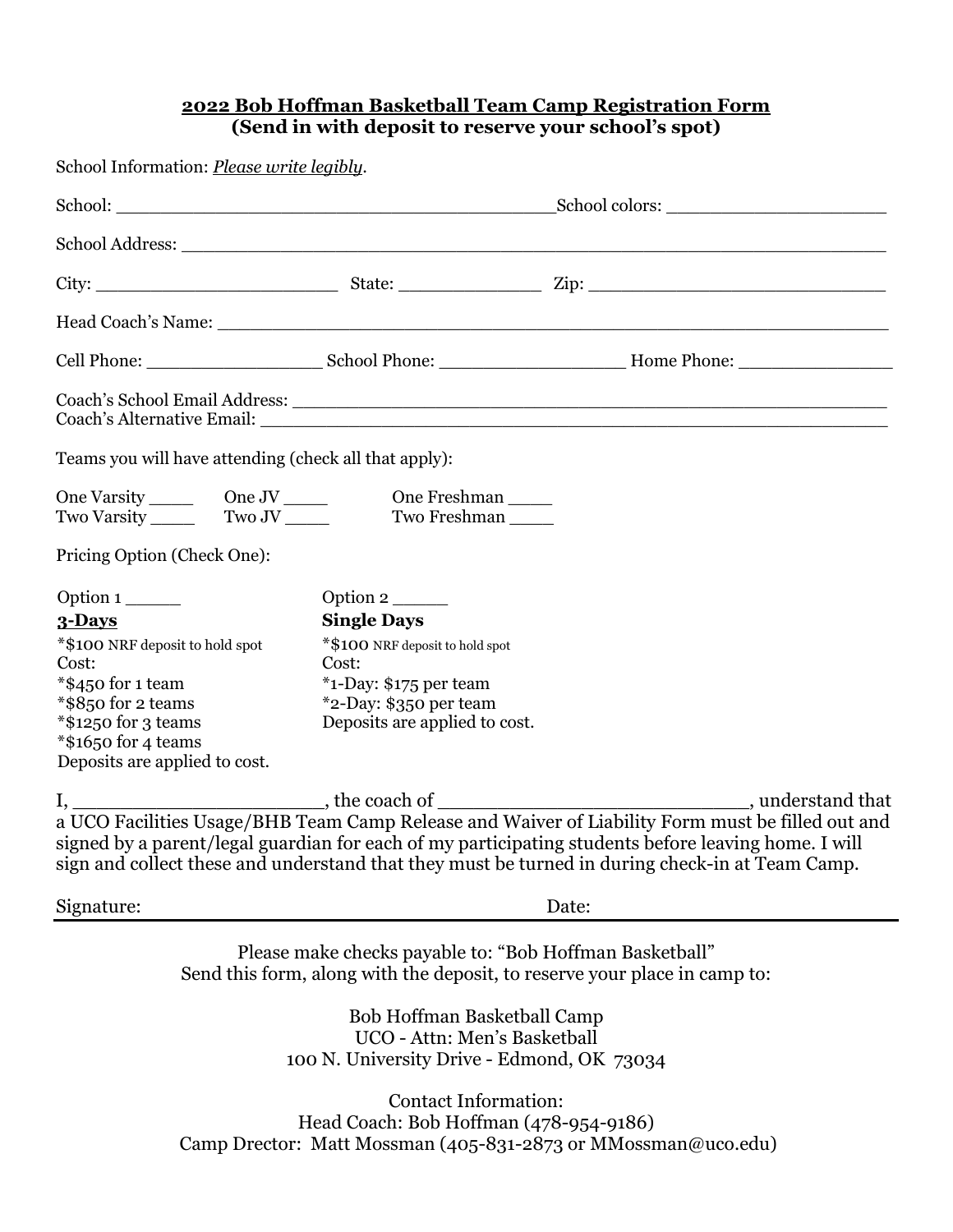### **2022 Bob Hoffman Basketball Team Camp Coach's Tabulation Sheet June 27-29, 2022**

| Head coach's name: New York Contract the Contract of the Contract of the Contract of the Contract of the Contract of the Contract of the Contract of the Contract of the Contract of the Contract of the Contract of the Contr |  |
|--------------------------------------------------------------------------------------------------------------------------------------------------------------------------------------------------------------------------------|--|
| Best phone number to be reached at:                                                                                                                                                                                            |  |
| Email most often checked:                                                                                                                                                                                                      |  |

#### **Tabulation for 3-Days Participation**

#### **Tabulation for Single-Day Participation**

Mail deposit to: Bob Hoffman Basketball Camp UCO Office of Men's Basketball 100 N. University Drive Edmond, OK 73034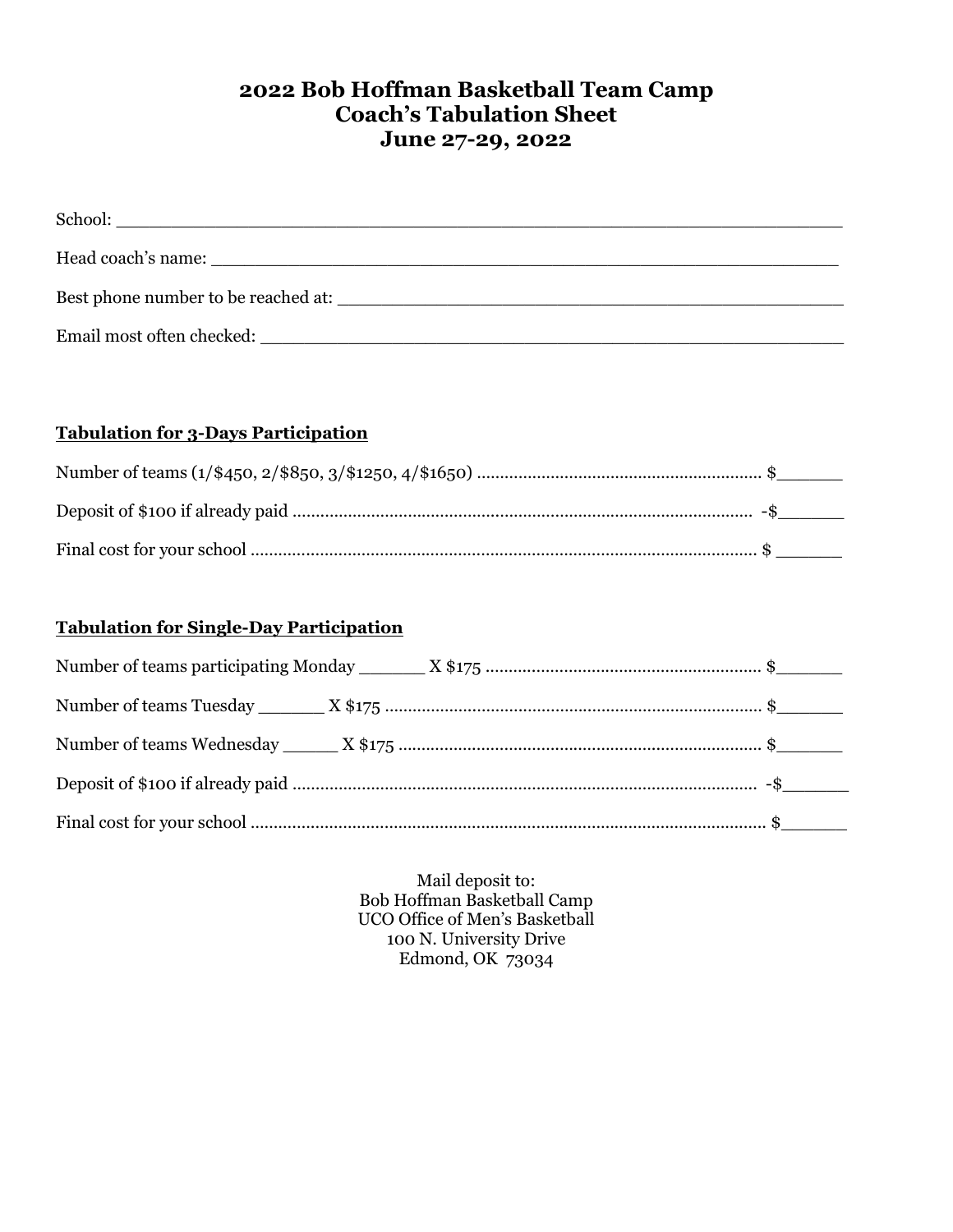#### To be printed and filled out by a parent for every high-schooler attending Team Camp. **2022 UCO FACILITIES USAGE/BOB HOFFMAN BASKETBALL TEAM CAMP RELEASE AND WAIVER OF LIABILITY FORM**

| Camper Name               |                    | $\_\text{Age}\_\$ |         | $\sqrt{DOB}$ $\sqrt{$ |
|---------------------------|--------------------|-------------------|---------|-----------------------|
| Street Address            |                    |                   | City    |                       |
| State <u>ZIP School</u>   |                    |                   |         | Grade                 |
| Parent/Guardian Name      |                    | Parent's Phone    |         |                       |
| Alternative Phone Number  | Email Address      |                   |         |                       |
| Emergency Contact         | Relation to Camper |                   |         |                       |
|                           |                    |                   | Phone ( |                       |
| Medical Insurance Carrier | Policy Number      |                   |         |                       |
| Insured/Holder Name       | Group Number       |                   |         |                       |
| Primary Physician's Name  |                    | <b>Phone</b> (    |         |                       |
|                           |                    |                   |         |                       |

#### **On next 4, please use back of paper if more room is necessary.**

| Physical Limitations (asthma, diabetes, etc.)                       |
|---------------------------------------------------------------------|
| Allergies (food/medicine)                                           |
| List all medications taken on a daily basis                         |
| Additional information (surgeries/serious injuries in last 5 years) |
|                                                                     |

I, \_\_\_\_\_\_\_\_\_\_\_\_\_\_\_\_\_\_\_\_\_\_\_\_\_\_\_\_\_ (printed name of "Camper"), know that participation in sports n, the covid-19), injury or death, and protective equipment does not prevent all may result in illness (example: Covid-19), injury or death, and protective equipment does not prevent all injuries to players. I hereby waive, release, absolve, and agree to hold harmless Bob Hoffman, University of Central Oklahoma, other facilities, administrators, employees, coaches, students, staff, organizers, supervisors, volunteers, sponsors, participants and persons transporting Camper to and from activities from any claim arising out of any illness or injury to myself or my child, whether the result of negligence or for any other cause. I, \_\_\_\_\_\_\_\_\_\_\_\_\_\_\_\_\_\_\_\_\_\_\_\_\_\_\_\_\_\_\_\_\_\_\_\_\_\_\_\_\_, the parent(s)/guardian(s) of the above-named

minor camper, do hereby:

- $\checkmark$  give my (our) approval for Camper to participate in activities utilizing University of Central Oklahoma facilities or other athletic facilities. I (We) have read the paragraph above and agree to hold harmless Bob Hoffman Basketball Camp, UCO, its administrators, employees, coaches, students, staff, the organizers, supervisors, volunteers, sponsors, participants, and persons transporting my (our) Camper to and from locations, harmless from any claim arising out of any illness or injury to my (our) Camper, whether the result of negligence or for any other cause.
- $\checkmark$  authorize any medical or surgical treatment which may be necessary in an injury emergency, and in my absence, for the well-being of the above mentioned minor. I agree to hold Bob Hoffman Basketball Camp and University of Central Oklahoma harmless.
- $\checkmark$  understand that accident/medical insurance coverage is NOT provided by Bob Hoffman Basketball Camp or UCO. If injured while at UCO, on campus or in the facilities, I (we) understand that I (we) are responsible for any/all medical expenses and/or insurance coverages.
- understand that property damages and general liability insurance are NOT provided by Bob Hoffman Basketball Camp or UCO. I (We) understand Bob Hoffman nor UCO are responsible for property damage resulting from the use of UCO facilities or athletic facilities. I (We) will be responsible for the cost of any property damage caused by my (our) Camper.

| Printed name of Parent/Guardian | Signature of Parent/Guardian | Date |
|---------------------------------|------------------------------|------|
| Mandatory Printed Name of Coach | Mandatory Signature of Coach | Date |